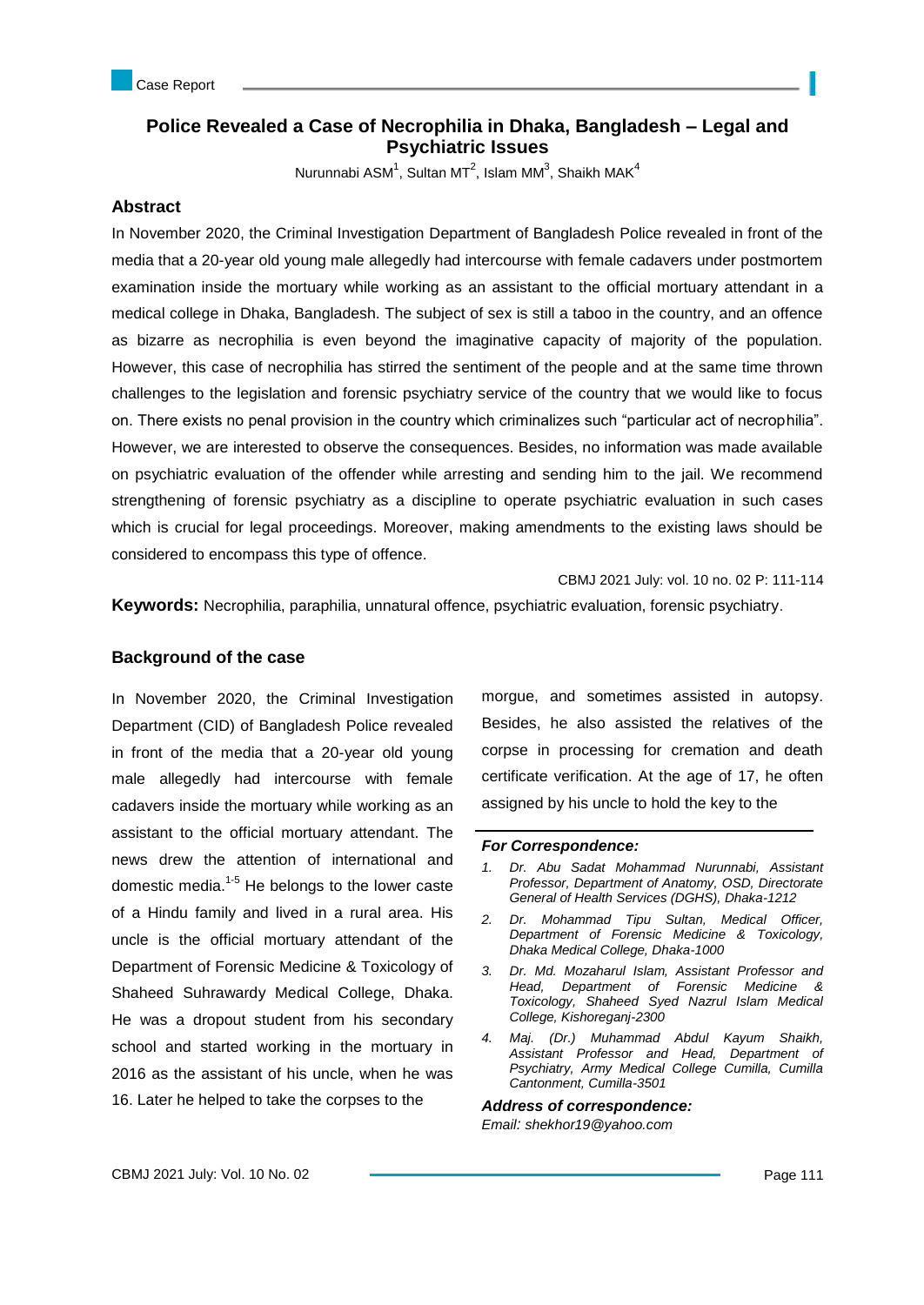

#### Case Report

mortuary and sleep there at night. There is direct access to the mortuary from the room where he slept. He started to do sex with female corpses at nighttime when he was about 18 years. He was a bit selective here to those bodies which were non-mutilated, died by hanging, and of teen age (11-18 years). Swab samples taken from those corpses confirmed the presence of male sperm. Later, DNA tests indicated that the samples were from a single person. Based on the clues and evidence CID Police arrested him. He gave his confession statement under section 364 of the Criminal Procedure Code of Bangladesh.<sup>6</sup>

# **Legal issues in necrophilia**

The most interesting fact is that "necrophilia" is a word that denotes the sexual desire, attraction, stimulation or sexual act of a person towards a corpse, $7$  has little to no recognition in the book of laws of most countries. When it comes to the legislations, specific laws against sexual activities with corpses have not been directly identified in most of the nations including Bangladesh, India, and Sri Lanka.<sup>8</sup> However, Brazil, Canada, France, South Africa, United Kingdom, Sweden and New Zealand are a few countries in which the necrophilia is directly recognized with criminality.<sup>9</sup> In many other countries and in some states of the USA, the explicit recognition is not entertained though it has been criminalized with many other entities under the misconduct to the human remains and so on.<sup>9</sup>

The only law related to corpses in Bangladesh is section 297 of Penal Code $10$  that makes a vague attempt at incorporating the defiling of a dead body within its statutory confinements. However, there exists no penal provision in the country which directly can criminalize the "particular act of necrophilia" if no trespass has been committed.

The subject of sex is still a taboo in the country and, an offence as bizarre as necrophilia is even beyond the imaginative capacity of majority of the population. The act of "necrophilia" is usually assumed to be very rare in our country; hence, no data for its prevalence in the general population exists to date. In Forensic Medicine, it is imperative to highlight that occurrence of necrophilia is associated with a corpse and, the corpse can be of a person who met his demise earlier, or it can be of the person who was killed for this ghastly  $act.^{11}$  However, we observe numerous limitations with the abovementioned provision. Only those persons can be treated as liable for acts prohibited under who have trespassed into the burial grounds.<sup>10</sup> A morgue keeper, an employee in the morgue, guards of the morgue or guards of the burial grounds and keeper of the burial grounds or any other person who is present at either place under their official capacity cannot be held liable even if they are caught indulged in any of the prohibited acts since they have not trespassed into either of the places. Hence, according to this section a person can be punished for necrophilia only if the person trespasses the burial ground and have sexual intercourse with a dead body, which tends to exclude the morgue attendant in our current case. Moreover, the punishment attached is imprisonment up to a year or fine or both. $10$  In our opinion, the punishment seems insufficient, as the act of defiling a human corpse is not only a crime against the society that destroys the basic right of dignified burial, but also a crime against the sentiments of the family of the deceased. Apart from that, Section 377 of the Penal Code functions as the legal impetus behind the criminalization of what was referred to as "unnatural offences".<sup>12</sup> but inclusion of 'necrophilia' within the provision seems a bit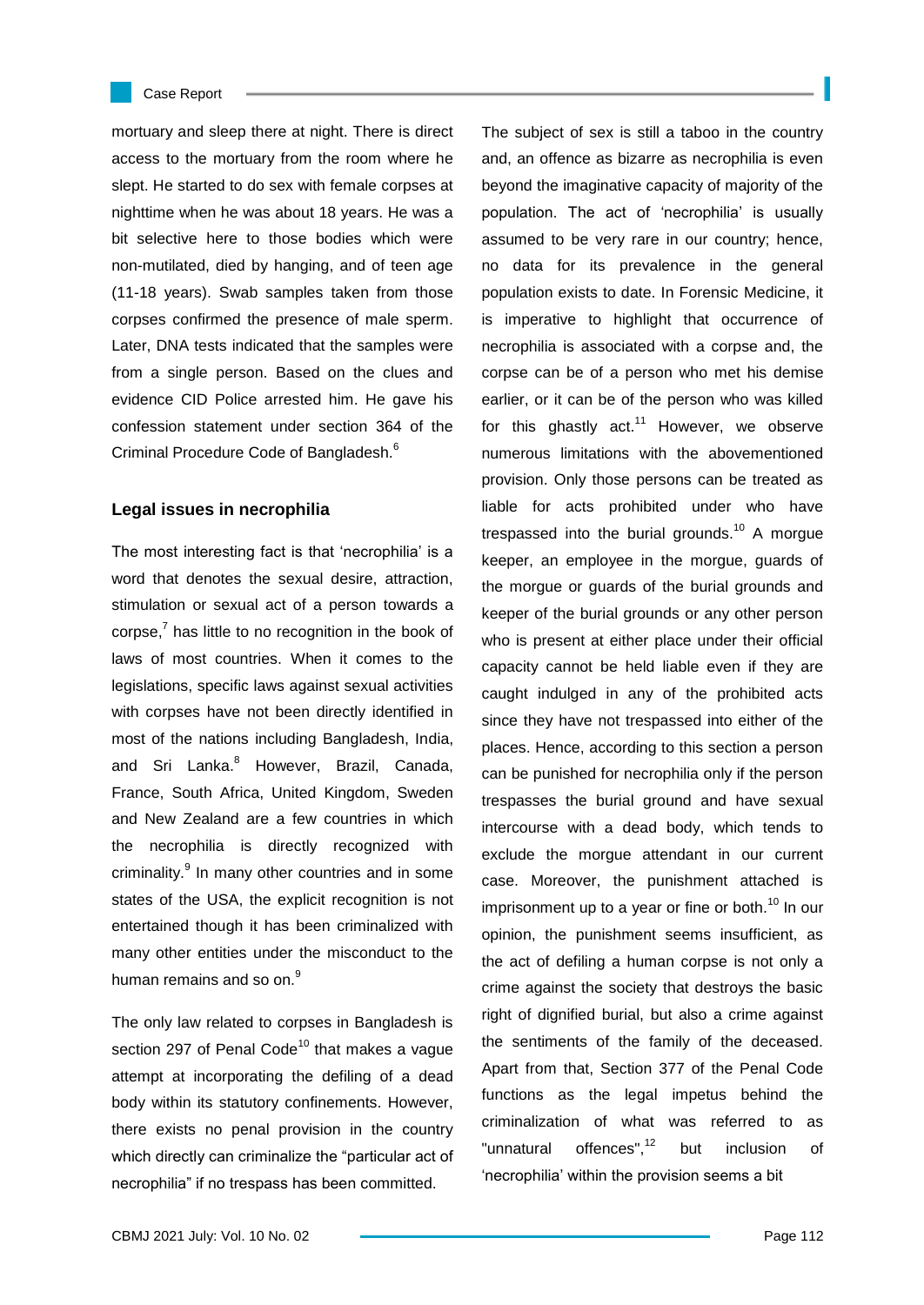Case Report

tricky. However, we are interested to observe the consequences.

# **Psychiatric issues in necrophilia**

Typically, "necrophilia" falls within the classification of "paraphilia" by the World Health Organization (WHO) in its International Classification of Diseases (ICD-10) diagnostic manual, as well as by the American Psychiatric Association in its Diagnostic and Statistical Manual (DSM-5). $13,14$ 

Evidence showed that mortuary attendants (in local language "dome") in our country are a group of workers exposed to extremely unpleasant, stressful and psychologically damaging working conditions and cultural marginalisation. Moreover, those working with death are often seen as "subhumans'.<sup>15</sup> Mortuary workers in the India subcontinent (including Bangladesh) usually recruited from poor, disadvantaged (dalit/lower caste) communities, and their workplace make them subject to significant humiliation, and emotional vulnerability, which may result in several psychological problems.<sup>15</sup> Moreover, individuals from those scheduled castes are more likely to have over-indulgence of alcohol, tobacco, and other substance use.<sup>16</sup> In our case, the offender has been a known cannabis user for years. Interestingly, in this case, Police made no information available on his mental state examination or psychiatric evaluation whether he has been suffering from any mental disorder while arresting and sending him to jail. It indicates an ignorance of importance of evaluation of the mental health status among the sex offenders in Bangladesh. Besides, it gives a picture of our reluctancy on mental health literacy and awareness in general in the society. In However, we feel that a thorough mental state examination

should be performed in such cases which is necessary for several aspects of legal proceedings. Evidence also suggests that alcoholism, substance abuse, psychiatric morbidity should be assessed among the paraphliacs or necrophiliacs for fair proceedings in the court. $17$ 

# **Conclusion**

When we are writing on this case, no (bio) medical journal has reported or discussed this case in the country. We feel a moral and professional obligation to discuss legal and psychiatric issues to initiate a dialogue on necrophilia/paraphilia. We recommend strengthening of forensic psychiatry as a discipline to operate psychiatric evaluation in such cases which is crucial for legal proceedings. Moreover, making amendments to the existing law should be considered to encompass this sort of offence.

### **References**

- *1. Dancer K. Depraved morgue worker, 20, 'had sex with women's corpses' at hospital in Bangladesh. The Sun. November 20, 2020. Available at: https://www.thesun.co.uk/ news/13253562/morgue-worker-sex-deadbodies-dhaka/ (Accessed November 29, 2020).*
- *2. Necrophiliac morgue worker arrested in Dhaka. The Dhaka Tribune. November 20, 2020. Available at: https://archive.dhakatribune.com/bangladesh/ 2020/11/20/morgue-worker-arrested-fornecrophilia (Accessed November 29, 2020).*
- *3. Senior Correspondent. Dhaka police arrest morgue worker on charges of necrophilia. BDNews24.com Available at: https://bdnews24.com/bangladesh/2020/11/2 0/dhaka-police-arrest-morgue-worker-oncharges-of-necrophilia (Accessed November 29, 2020).*